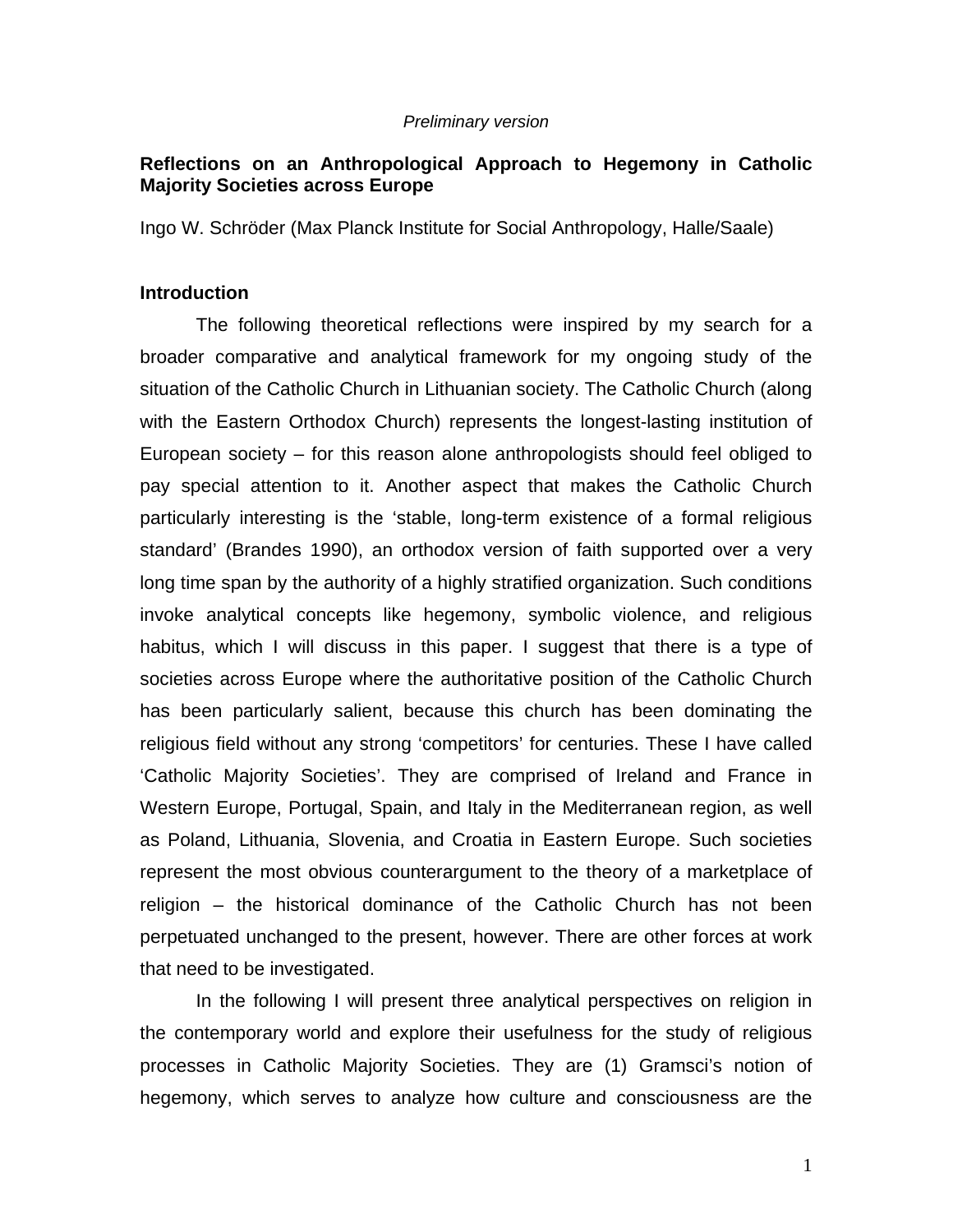product of power inequalities, class experiences and historically accumulated understandings of the social order; (2) Bourdieu's theorizing of the 'paradox of the doxa', the fact that the established order of things perpetuates itself easily, rather than being challenged or subverted by those disadvantaged under the existing conditions: a church that dominates the religious field can thus be understood as a particularly effective means of promoting hegemony and the misrecognition of elite domination as the natural order of things; and (3) the concept of secularity.

As Christianity in general, European Catholicism has played only a marginal role in the anthropology of religion. Even as the anthropology of Christianity is becoming recognized as a subfield of anthropological research in its own right, its main foci have been either the 'marginal' versions of Christianity like Pentecostalism or the expansion of Christianity into new, formerly non-Christian environments. Most 'classical' ethnographies of Western and Southern European Catholicism date back to the 1980s and 1990s (cf. Ellen Badone on Brittany, William Christian, Jr. on Spain, Joao de Pina Cabral on Portugal, Lawrence Taylor on Ireland; edited volumes by Wolf 1981, Badone 1990). For obvious reasons, studies of Eastern European Catholicism are just beginning to be published (cf. Hann 2007). Much of existing research has focused on folk religiosity, exemplified by pilgrimages and popular Marian devotion. A typical example of this dominant interest in popular Catholicism is Badone's collection of essays (1990). The book as a whole focuses on the tension between official and popular religion, which has been exacerbated by the changes introduced by Vatican II reforms. Until today the main suggestions for future research offered by Badone in her introduction and Brandes in his afterword remain valid today:

- a stronger focus on the urban context
- the study of the clergy and the church institutions on their own terms, rather than through the eyes of the laity
- overcoming the neglect of the loss or absence of faith which has been characteristic of most religious anthropologists' exaggerated appreciation of religion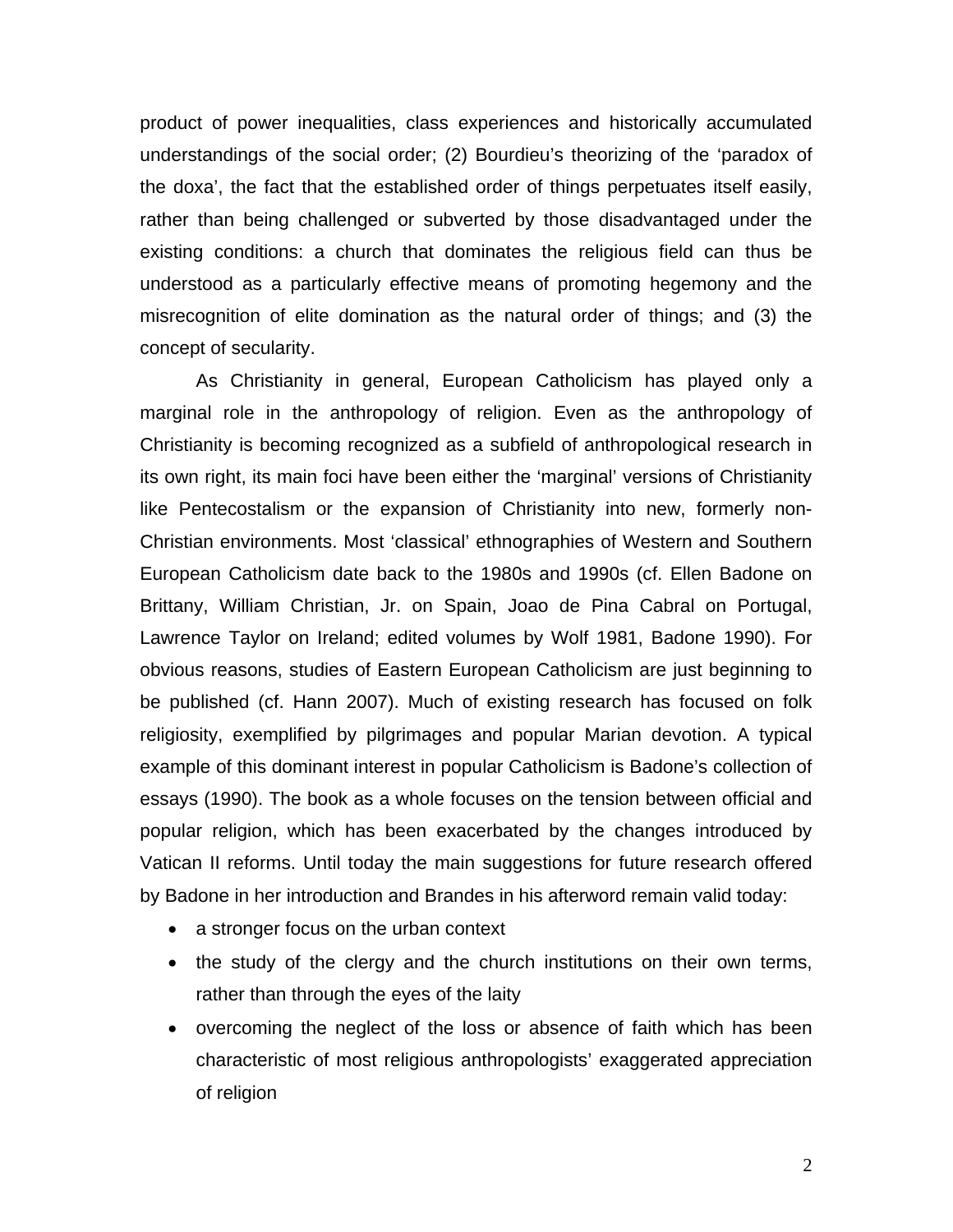Another characteristic of the emergent field of the anthropology of Christianity is a general tendency to focus in a disproportionate way on experience and the cultural logic of religion, while neglecting power and politics. Thus my discussion of the following concepts also bears witness to my interest in putting political economy back into the anthropology of Christianity.

## **Theory**

### *1. Hegemony*

The concept of hegemony is an element of Antonio Gramsci's theorization of subaltern culture and consciousness. Hegemony emerges out of a variety of actions and ideas rooted in class experiences and historically accumulated understandings. Gramsci has produced neither a neat definition nor a coherent theory of hegemony. In his writings, hegemony can encompass all kinds of power relations from direct coercion to willing consent that structure a world of inequality between power elites and subalterns. "A key dimension of inequality for Gramsci is the inability of subaltern people to produce coherent accounts of the world they live in that have the potential to challenge the existing hegemonic accounts (which by definition see the world from the perspective of the dominant) in any *effective* way" (Crehan 2002: 104; emphasis in the original). Subalterns have their own view of the world, of course, but unlike the hegemonic one, this is fragmentary, incoherent, and contradictory. It is expressed in what Gramsci calls 'folklore' – an oppositional culture to the 'official' view of the world or, in a less structured fashion, the 'common sense' of the subaltern. This subaltern worldview is produced through the lived experience of subordination. It may evolve into counterhegemonic discourses over time, but more likely the subaltern tend to absorb uncritically an existing – that is, hegemonic – conception of the world.

In anthropology notions of hegemony have mostly been adopted via the somewhat streamlined, 'cultural' understanding of the concept by the British Marxist literary scholar Raymond Williams. He more or less identifies hegemony with culture, which saturates all aspects of everyday life "to such a depth that the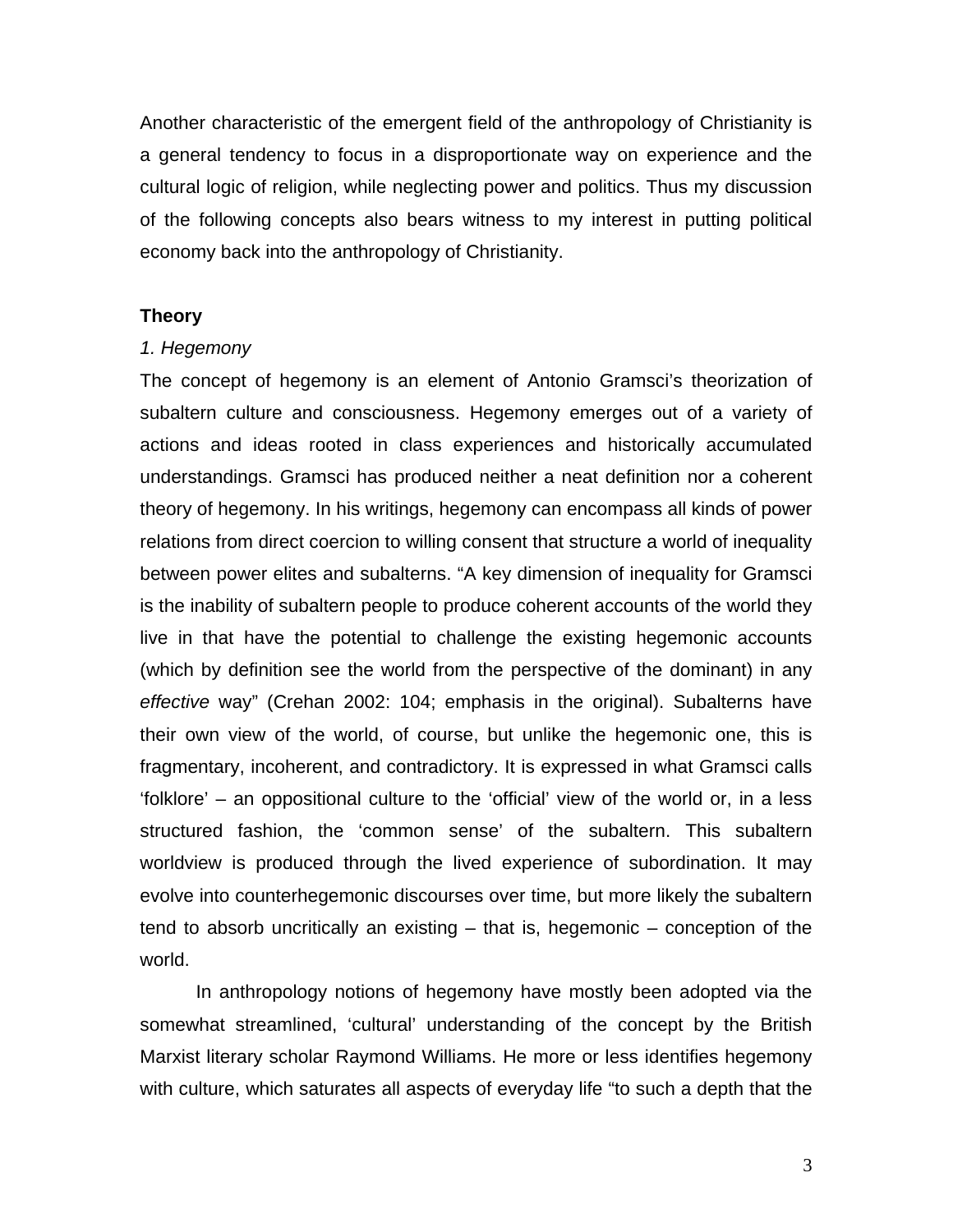pressure and limits of what can ultimately be seen as a specific economic, political, and cultural system seem to most of us the pressures and limits of simple experience and common sense. ... It thus constitutes a sense of reality for most people in the society, a sense of absolute because experienced reality beyond which it is very difficult for most members of the society to move, in most areas of their lives. (Williams 1977: 110) It was Williams who introduced the explicit equation of hegemony and tradition, as 'the most evident expression of the dominant and hegemonic pressures and limits' (1977:115).

A further development of the understanding of hegemony has been introduced by Marxist anthropologists Gerald Sider and Gavin Smith. Sider considers hegemony to mean 'the dominance of one particular class in the domain of culture', which is 'expressed in, and through, the specific institutions of "civil society": churches, schools, newspapers, public buildings and spaces, systems of status symbols, and so forth.' (2003: 208). He continues: "Hegemony, as I define the term, is that aspect of culture that, usually in the face of struggle – or simply noncompliance – most directly seeks to unify work and appropriation and to extend appropriation beyond work into neighborhood, family, forms of consumption – in sum, into daily life" (2003: 210). Hegemony operates through a combination of political, economic, and cultural pressures. It operates between the public and the private, between formal culture created by a state-orchestrated cultural politics aimed to organize consent in order to facilitate a political project and popular culture which the potential to provide the basis for effective collective action against the uneven distribution of power resources. Sider's and Smith's application of the concept of hegemony thus aim to reveal the specific dialectic between 'economic' practices and social constructs of 'culture' and 'civil society' at a particular historical moment.

# *2. Bourdieu*

Pierre Bourdieu's analysis of religion shows obvious parallels to that of Gramsci, although he rarely acknowledges Gramsci's influence on his thinking. Bourdieu has presented only one detailed study of religion (Bourdieu 1991), but has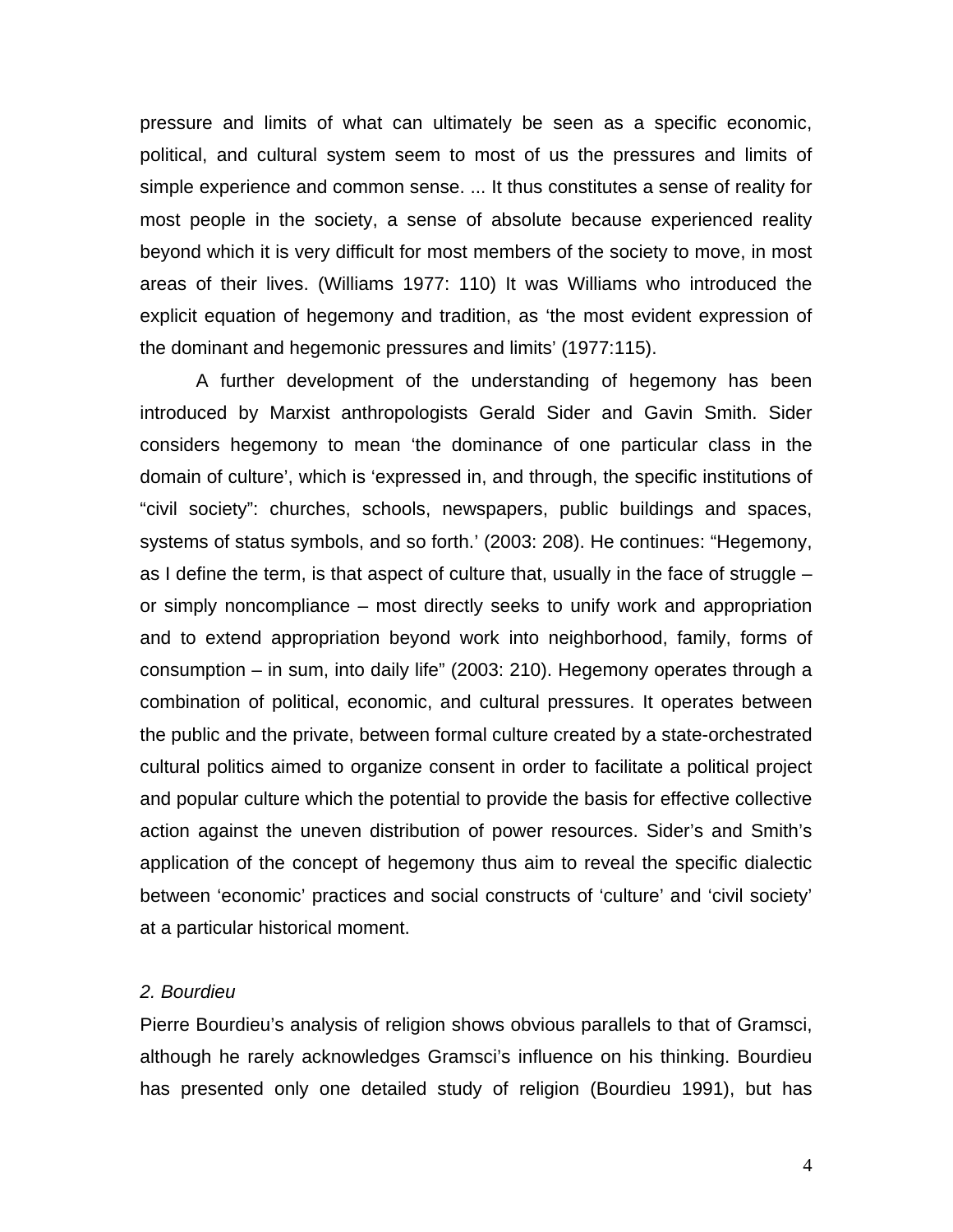provided numerous useful concepts for the analysis of religion elsewhere in his works. His general stance toward religion is one of critical detachment, which ultimately sees God as a socially constructed illusion and religion as an unnecessary system of symbolic meaning that serves chiefly to perpetuate social domination and whose answers to 'ultimate questions' are in the last instance groundless. His main interest concerns the 'paradox of doxa', the fact that the established order of things is broadly respected and perpetuates itself so easily, rather than being challenged or subverted by those disadvantaged under the existing conditions. Religion is seen as a particular effective means of promoting the 'misrecognition' of elite domination as the natural order of things by creating the illusion that elites are religious and therefore moral and deserving of their power and that participation in the fields that they dominate is unquestionably worthwhile. Therefore religion is to Bourdieu, following the footsteps of Feuerbach and Marx, indeed the 'opium of the people', since it anesthesizes them to ease their pain and it inebriates them to such a degree that they see the entire game as fair and worth playing, when in reality it is unfair and it fuels their opium addiction (Rey 2007: 91).

Of special value to the study of religion are Bourdieu's concepts of habitus and collusio. In Bourdieuan terms, an individual's religious habitus is that dimension of the habitus that manifests itself in the religious field. It can thus be seen as the principle determining subjective influence on what particular interests, tastes, dispositions and needs regarding religion one has and how the individual perceives of, uses and responds to religious symbols and engages in religious action and finally, what forms of religious capital he or she deems worthy of pursuit. Collusio, a less often cited concept from Bourdieu's toolbox, describes a kind of collective habitus shared by the members of a social status group, representing this group's understanding of the doxa. Bourdieu himself defines collusio as 'an immediate agreement in ways of judging and acting which does not presuppose either the communication of consciousness, still less a contractual decision, [which] is the basis of practical mutual understanding, the paradigm of which might be the one established between members of the same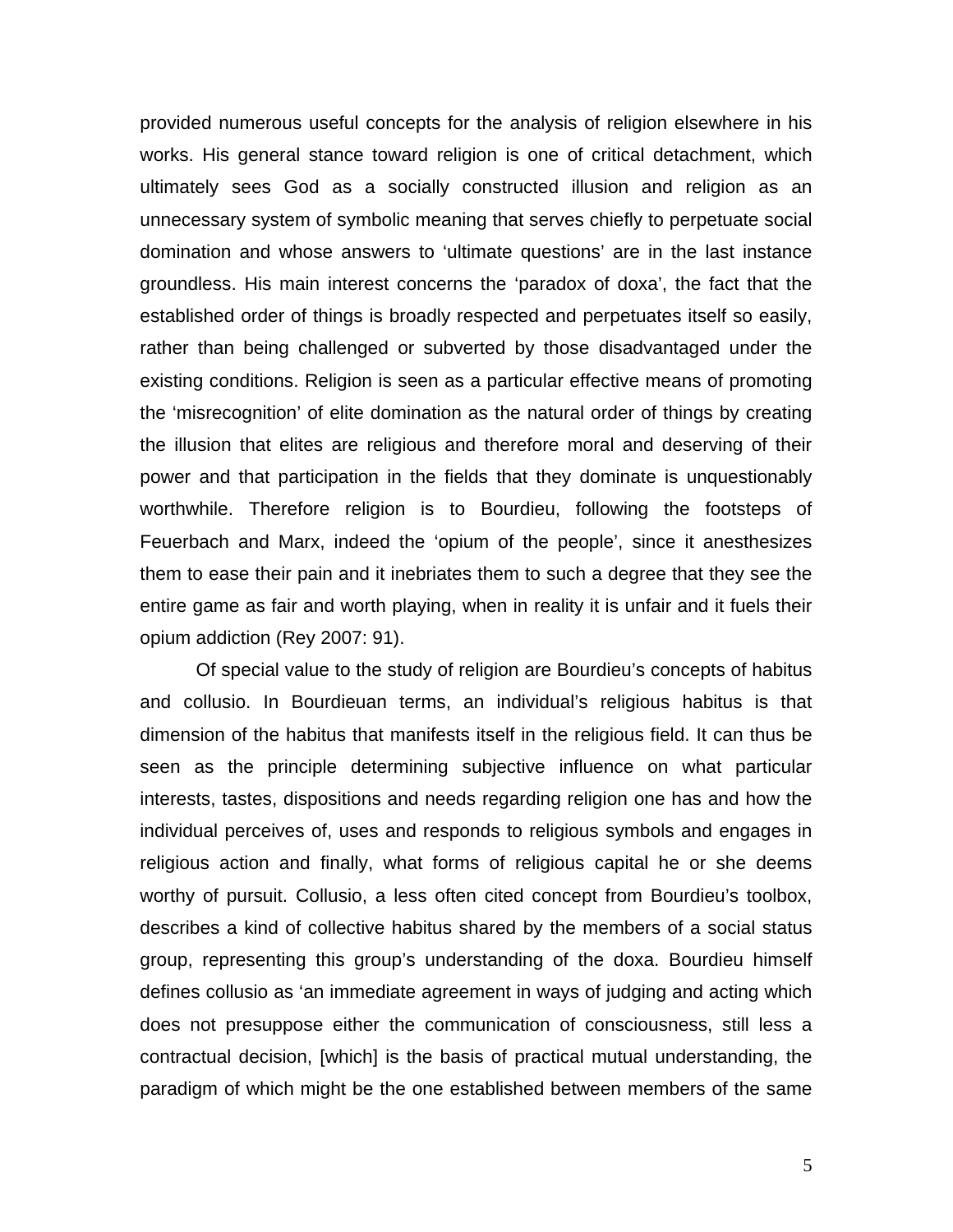team, or, despite the antagonism, all the players engaged in a game' (Bourdieu 2000: 145). Social change and the assimilation to new (religious or other) identities imply the erosion of one's participation in an originally expected collusio and the adaptation to another.

In sum, Bourdieu sees religious belief and action, like everything else, as prestructured, attributable to the agent's religious habitus and collusio as member of a social collectivity, on the one hand, and the power relations, both institutional and personal, on the other, which unfold in and structure the religious field, that is, the conflicts of interests and the struggle over religious capital. The structuring forces are responsible for a misrecognition that reproduces an illusion, thus legitimizing the elite's power and dominant social status and perpetuating the inequalities of the social order. In the religious field it is the orthodoxy, the dominant church, which by striving to justify the existence of the dominant classes as dominant inculcates in the dominated classes a decisive form of misrecognition and thus contributes to the structuring and reproduction of the illusion. A key role in this process falls to the discursive construction of religious capital, the most important element of which are the 'goods of salvation', i.e., the sacraments and officially recognized membership in a church. The struggle over religious capital causes the underprivileged masses to seek meaning, consolation, and salvation in religion, rather than looking elsewhere for the power to change the misrecognized and unequal social order. As is evident in Bourdieu's general theory of the economic rationale of different forms of capital, religious capital derives much of its importance in society from the fact that it is transferable into other forms of capital. Thus it enables elite agents or institutions of the religious field to perform better in the economic, political, and cultural fields.

Are Catholic Majority Societies cases in point of a religious hegemony and a dominant religious habitus? The immediate answer is that the used to be, at least. Until the middle of the 20th century there was indeed a close connection between the church and the secular elites of politics and business. Religion was a key resource in achieving compliance with the status quo of societal hierarchy.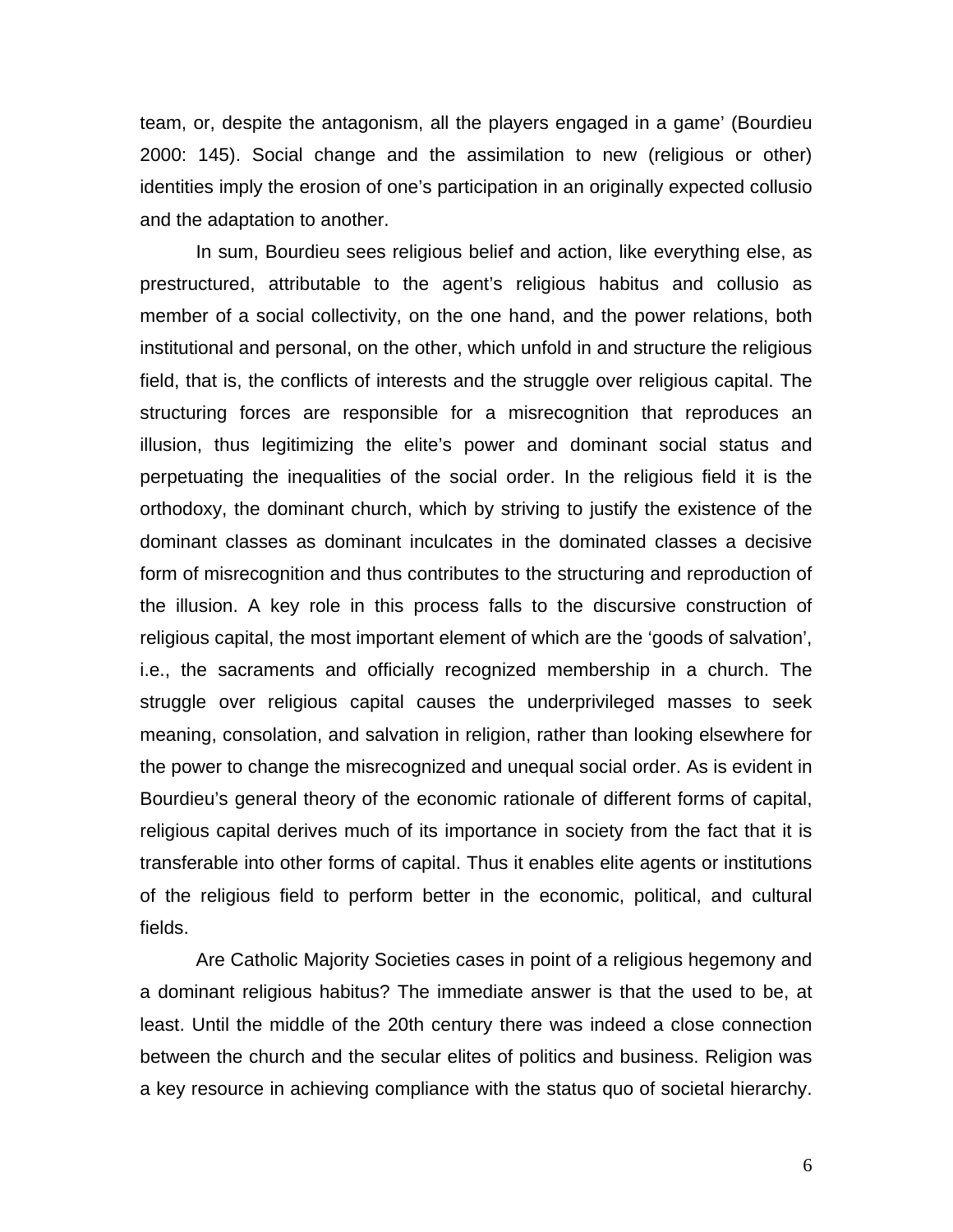The situation has been changing, however – in Eastern Europe with the help of state-induced atheism under socialist regimes, but just as surely in Western and Southern Europe where the process was propelled by the forces of modernization. The hegemonic position of the Catholic Church has been eroded – not, however, by a marketplace of other religions challenging the Catholic monopoly – and nowadays Catholic Majority Societies rather represent cases of a failing religious hegemony and of a Catholic habitus that is, more or less slowly, losing its impact on people's lives.

In what terms can this erosion of Catholic hegemony be analyzed? Inspiration may be derived from looking at a third theoretical concept, namely, secularity.

### *3. Secularity*

Anthropologists have been on the forefront of criticism of secularization theory; I would argue, however, that the notion of secularity can play a key role in an effort to understand the decline of religious hegemony. Various forms of secularity are indeed the driving forces that erode the Catholic monopoly, rather than the competition from other religions. To quickly recap on secularization: it has been discredited as a normative concept of a global shift away from religion, but can be a useful concept if carefully applied with reference to specific historic conditions. Secularization describes the process of change that affects the societal role of religion, concomitant to a general loss of the authority of both the church and religion. Secularity can be observed on three levels of society:

- macro/societal: a shrinking relevance of the values that are institutionalized in church religiosity for the legitimization of everyday life
- meso/organizational: religion is becoming a way of life among others, a matter of choice, where sacred values can be mixed with secular ones, that can be followed outside of the church institution
- micro/individual: decline of individual involvement in the church and religious matters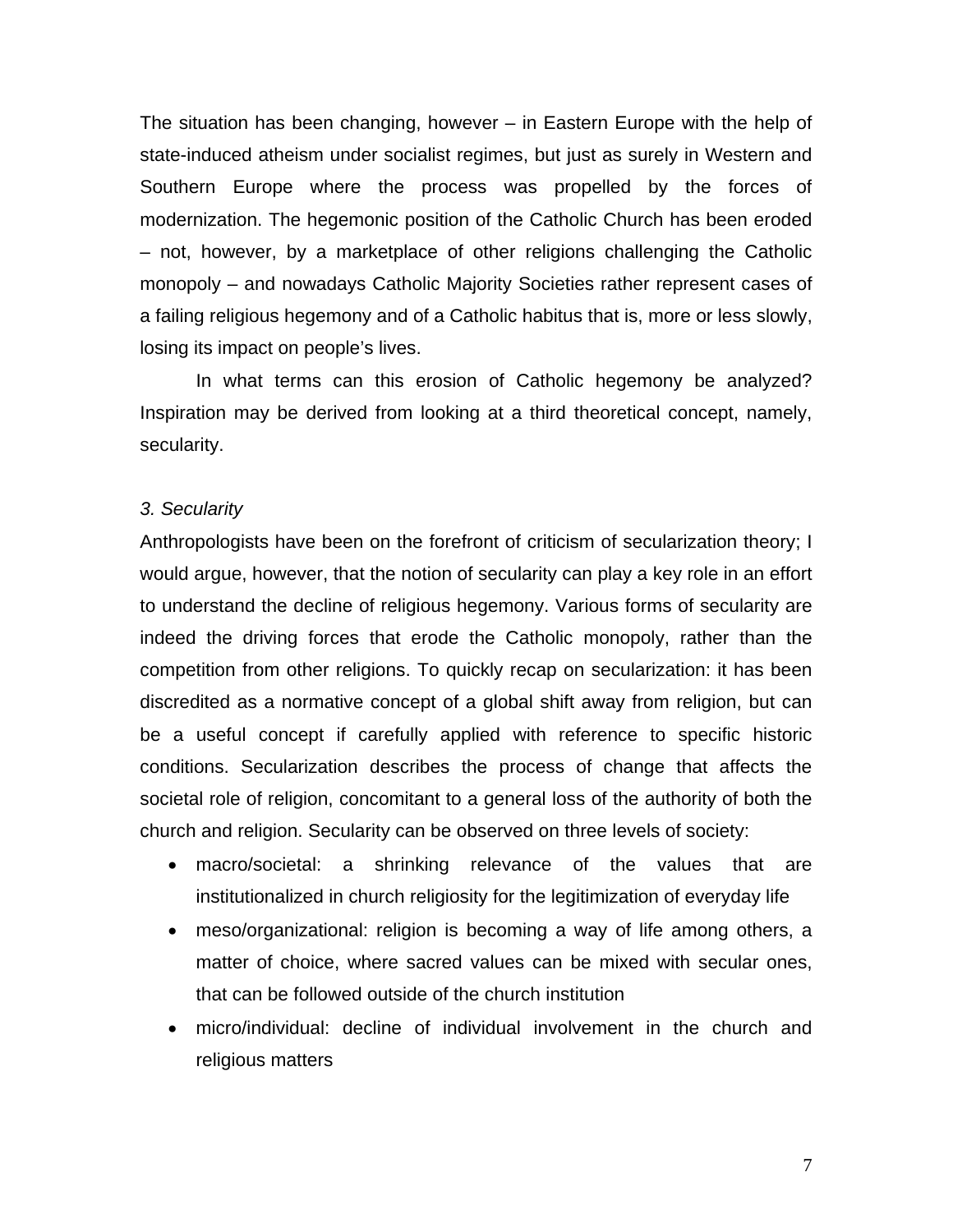Understood in this 'soft' sense, secularity implies not so much the overthrow of Catholic hegemony by a counterhegemonic ideology, but its erosion by four different trends toward pluralism:

1. the intrusion of new religions; this is only a minor phenomenon in Catholic Majority Societies so far, because the Catholic habitus has proved much more resistant to change than the actual involvement with the church, due mostly to the historic interconnectedness of religion with all kinds of social networks and to the political influence of the Catholic Church in the public sphere.

2. diversification within Catholicism; this takes on two basic forms:

(a) an increasing diversity of groups and religious trends within the church (roughly described as the rather conservative mainstream and more liberal margins, often represented by religious orders)

(b) under the umbrella of 'Catholic identity' there exist a wide variety if divergent attitudes toward Catholicism, all of which nonetheless identify with being Catholic. A good example is provided by the study of Irish Catholics by Tom Inglis (2007), which distinguishes between

- orthodox Catholics (loyal members of the institutional church who accept the church's teachings, adhere to its rules and engage regularly in church practices)
- creative Catholics (those who no longer adhere legalistically to the rules of the church, but rather choose which beliefs and practices to follow and which to ignore, maybe even mixing the former with non-Catholic beliefs and practices)
- cultural Catholics (those who tend to identify less with the institutional church and more with the Catholic heritage of their country; they are open to debate and flexible interpretation of the church's teachings, but not to changing their religion)
- individualist Catholics (those who continue to identify themselves as Catholics, but have developed a nebulous 'New Age' attitude to religion that includes the search for personal authenticity, the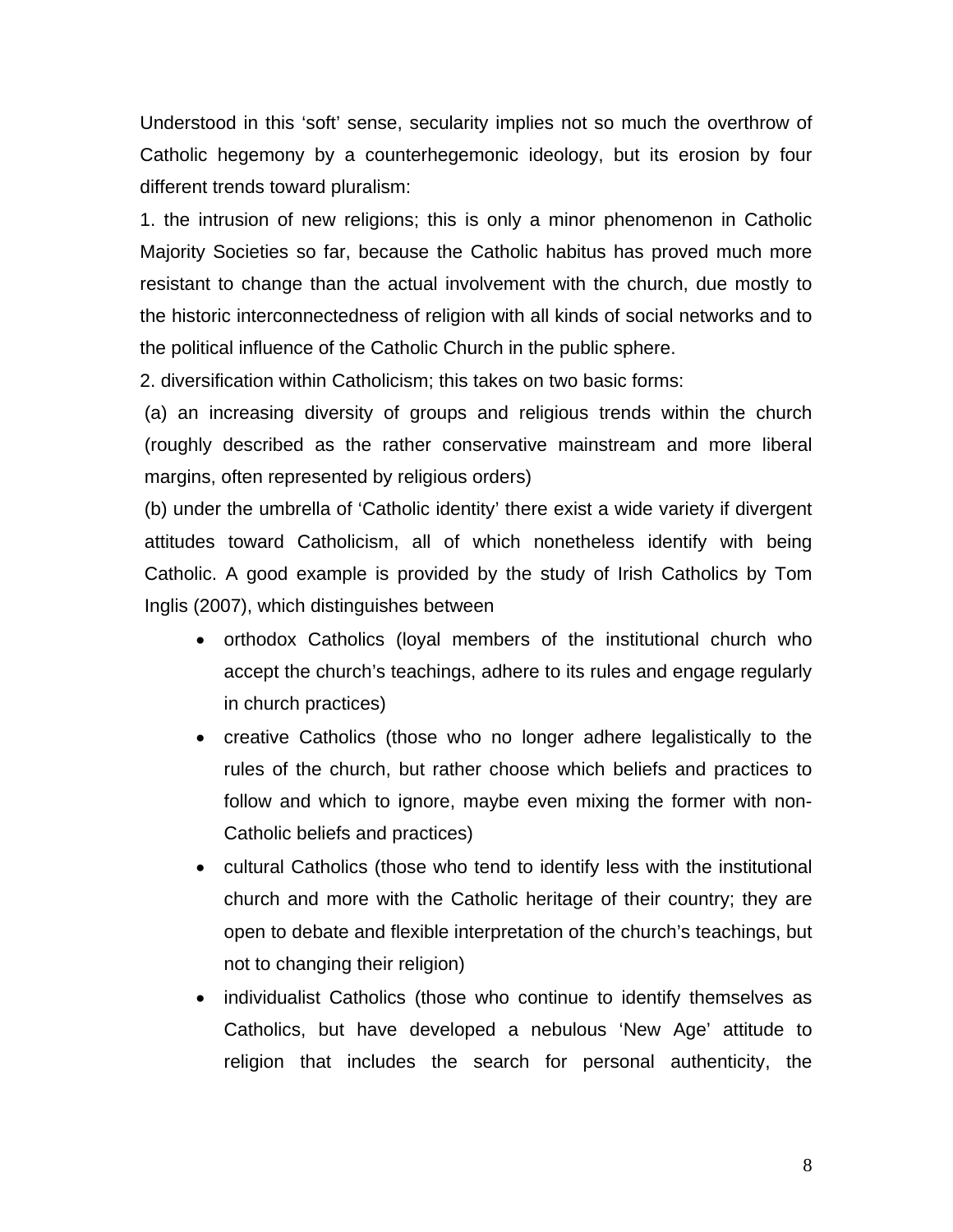This picture represents the situation of the Catholic Church in Western Europe. I would suggest that the same categories can be applied to Eastern Europe, but another, fairly important one should possibly be added, which could be called 'superficial Catholics', i.e., those who have little knowledge of the church's teachings and practices due to their upbringing under socialism or non-religious family background, so they neither observe them closely nor debate or reinterpret them, but still identify with the church out of a diffuse feeling of propriety and acceptance of Catholicism's place in the national culture.

3. the rise of spiritual capital (cf. Bradford Verter 2003): the notion of spiritual capital draws on Bourdieu's concept of capital as accumulated material and ideational labor in the economy of power. Whereas Bourdieu links religious capital almost exclusively to institutional churches, identifying religious power as the authority of religious specialists to modify the worldview of laypeople, Verter suggests viewing spiritual capital from a different angle, as a form of cultural capital, as "a matter of taste – in other words, as a product of social relations – and thus as a marker of status within struggles for domination in a variety of contexts. Spiritual knowledge, competencies, and preferences may be understood as valuable assets in the economy of symbolic goods" (2003: 152).

As no market of ideas is entirely a free market but always structured into stronger and weaker positions, the shift to the notion of spiritual capital does not reject the idea that some religions enjoy a higher degree of plausibility than others in a certain socio-historical setting. Such plausibility may be achieved because people are born into the religious habitus of a particular social class and develop a 'practical sense' (à la Bourdieu) for this religion, or because the religious specialists of a national church dominate the public discourse on religion. To certain individuals, however, religion can also be considered plausible, and a form of spiritual capital valued highly, specifically because they are perceived as extra-institutional. In sum, the increasing relevance of various forms of spiritual capital at the expense of traditional religious capital in a society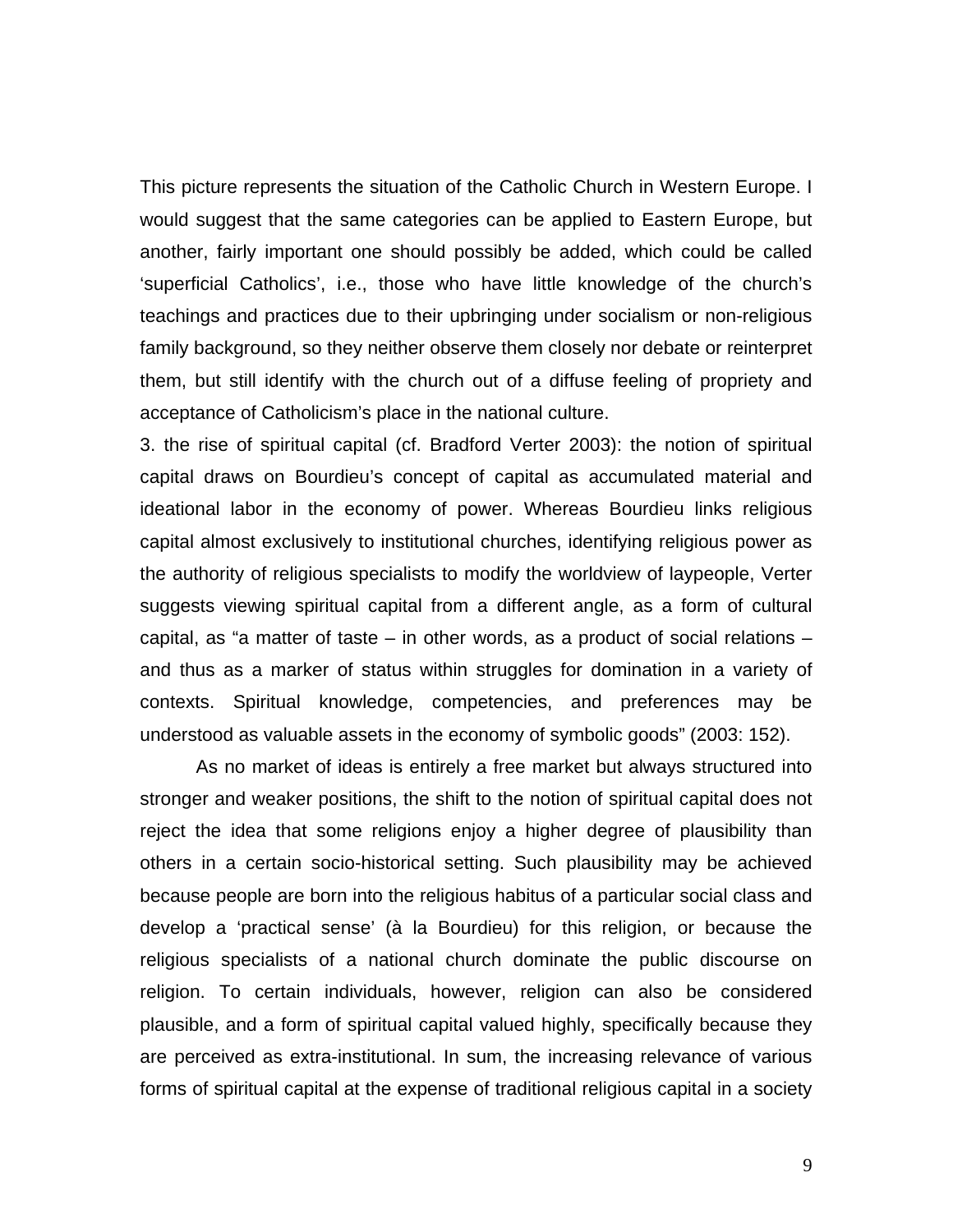may be taken as another indicator of secularization, of the erosion of the dominant church's hegemony.

4. religious indifference; this appears to be the most obvious consequence of secularization but has been subject to little empirical research. As studies for Western Europe have indicated, religious indifference has been increasing generation by generation, regarding both church attendance (belonging) and faith (believing) (cf. Voas & Crockett 2005). In Eastern Europe it seemed during the 1990s like the socialist trend toward secularity had been reversed, but nowadays, with enthusiasm for any kind of religion declining again, this is no longer as clear as it seemed to be. In Catholic Majority Societies, religious indifference is especially difficult to assess, because it tends to hide behind a high percentage of 'statistical Catholics' in surveys and censuses. One obvious indicator of religious indifference would be an increasingly consumerist attitude toward religion, which becomes apparent in a superficial identification with the Catholic Church on specific occasions but also, and often simultaneously, in the dramatic increase in popularity of a supermarket of spiritual pathways to individual salvation or self-enhancement (New Age).

### **Hegemony and Its Discontents**

 $\overline{a}$ 

Assuming that Catholic hegemony has been overcome seems overly simplistic. Gramsci's concept makes it clear that there is a constant struggle over the upholding or establishment of hegemony. In fact, this approach appears particularly well suited for the analysis of the current situation when the Catholic Churches of both Eastern and Western Europe are struggling for their dominant position in the religious field.<sup>[1](#page-9-0)</sup>

None of the aspects of secularization can be identified as counterhegemonic in the 'hard' sense. The concept of hegemony identifies counterhegemonic ideas as based on the daily-life realities of the less dominant that challenge ruling ideas – of the legitimacy of state power, understandings of

<span id="page-9-0"></span> $<sup>1</sup>$  As ethnographic data show, this struggle is nothing new and has been going on in Catholic Majority</sup> Societies throughout history, only its focus has been shifting from a struggle against the heresiarch (à la Bourdieu) or folk religiosity to a struggle against secularity.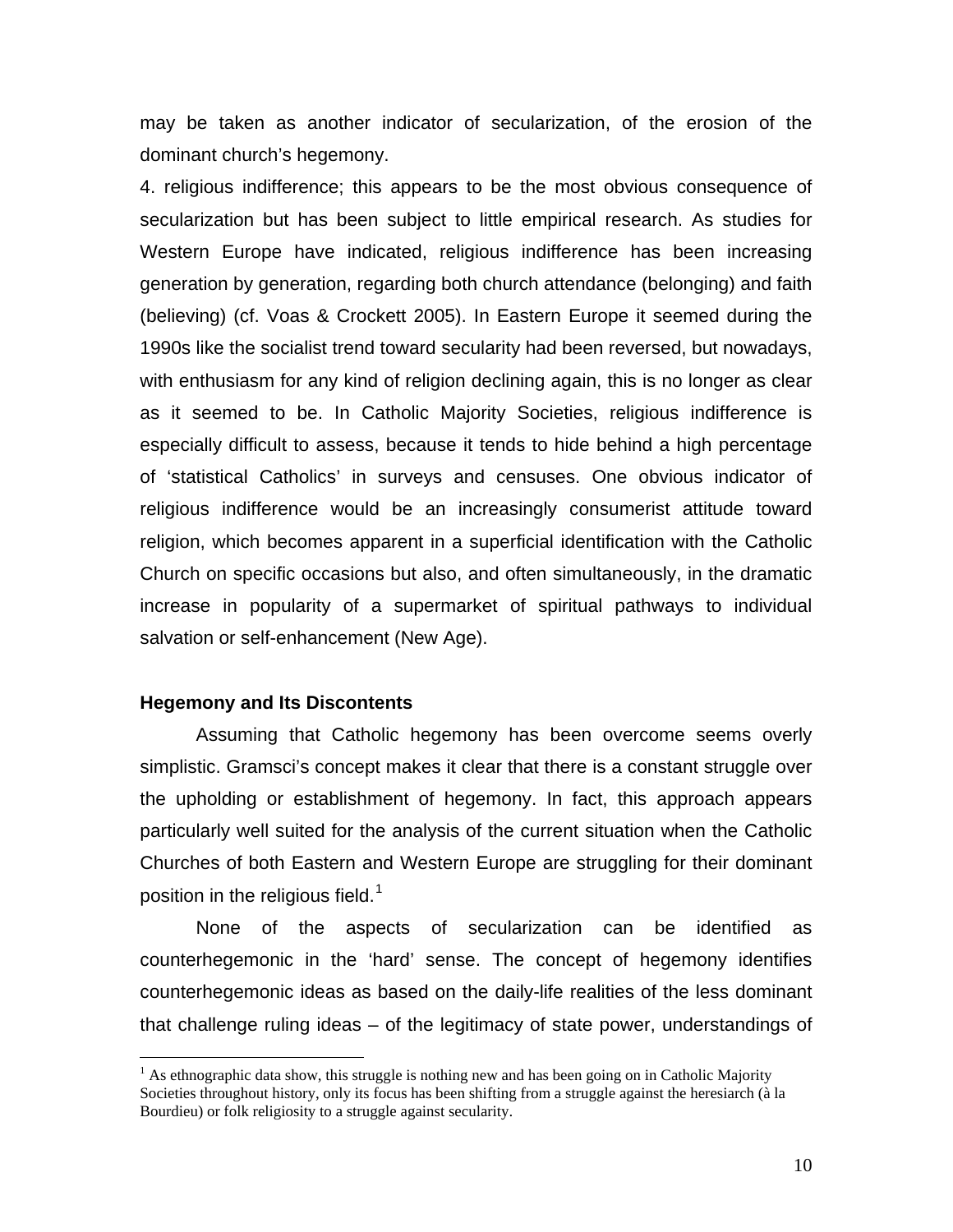inequality, concepts of social categories and other notions which inspire compliance with power. They remain unobserved in the interstices of social life as long as they are not publicly articulated with the intention to challenge the position of the ruling group. (See Durrenberger & Doukas 2008 as an example of the anthropological search for counterhegemony.) In Catholic Majority Societies the situation is much more complex. At first glance it could even be argued that the radically individualist ideology of neoliberal capitalism stands against the collectivist and self-effacing claims of the Christian worldview – but the neoliberal ideology obviously fails to challenge any ruling ideas of power. To the contrary, some understandings of the Christian faith can be seen as counterhegemonic to the ruling ideology of the capitalist class.

Thus it is necessary to go beyond Gramsci's orthodox Marxist understanding of a comprehensive, clear-cut dichotomy of ruling-class interests and subaltern interests that permeates every society. A Bourdieuan vision of society as divided into specific 'fields', religion one among them, promises a more nuanced understanding. From this perspective, religion is a field of struggle that is shaped by a shifting dialectic of the reproduction of a Catholic habitus and the church's continuous efforts to assert its definition of religious capital, on the one hand, and the erosion of Catholic dominance by the various forces of secularity, on the other. The possible outcome of this struggle can be either the establishment of a new hegemony, religious or secular, or an impasse between the inability of the Catholic Church to provide a meaningful worldview to the majority of the population and the inability of the majority to articulate a coherent system of meaning in opposition to the former hegemony.

Some of the issues identified by Grace Davie in her recent article "Religion in Europe in the 21st Century: The Factors to Take into Account" (*Archives Européennes des Sociologie* 47, 2006) as crucial in understanding the contemporary paradox of the public reappearance of religion across Europe at a moment when the indices of religious activity in the historic churches continue to fall, may prove useful in analyzing the situation of Catholic Majority Societies: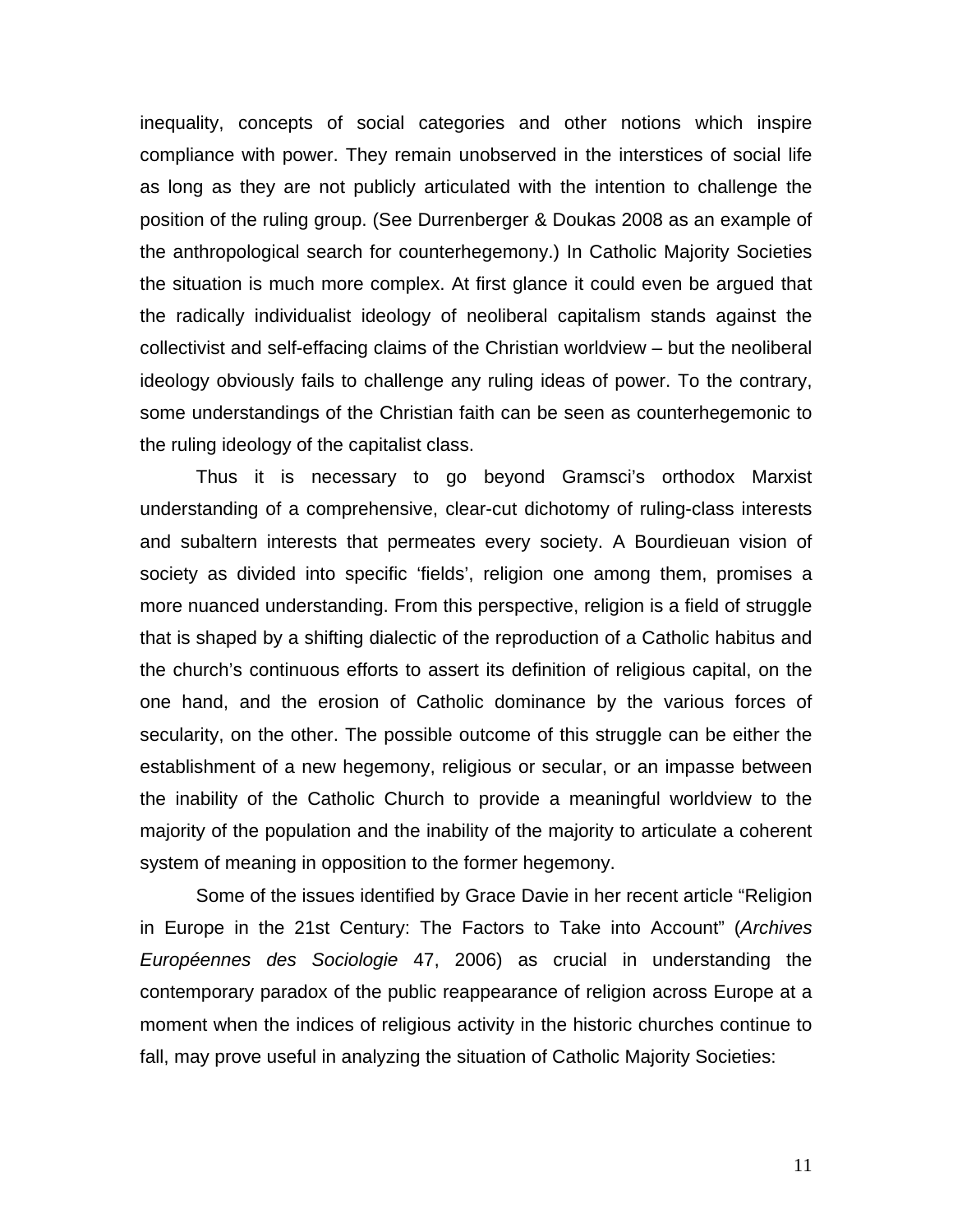(1) The historic role of churches as part of European cultural heritage remains undisputed.

(2) The historic churches have lost their active role in people's everyday lives, however; 'believing' mostly happens without 'belonging', due to (a) a general decrease of institutional commitment in people's social lives and (b) a general generational decline of religiousness of any kind.

(3) Religion is becoming 'vicarious', i.e., it is performed by an active minority on behalf and with the approval of a much larger number; this situation leads to high expectations regarding the firmness of belief and the moral standard of behavior of the clergy; it is also possible that the churches are offering a space for debates on controversial topics that are difficult to address elsewhere in society.

(4) Church affiliation shifts from a 'culture of obligation' to a 'culture of consumption', and religious choice is most strongly influenced by the intensity of experience, as demonstrated by the popularity of pilgrimages, charismatic forms of worship and the mass appeal of special religious events.

Davie concludes that there are two contemporary religious economies in Europe:

- an incipient market, which is emerging among the churchgoing minorities in which voluntary membership is becoming the norm
- an approach to religion that resists this tendency and continues to uphold the idea of a public utility, in which membership is ascribed rather than chosen. In this economy opting out, rather than opting in, remains the norm (2006: 293).

The latter religious economy appears to be the more typical for Catholic Majority societies. Hegemony is obviously built upon a long historical trajectory: it has produced a long-lasting Catholic habitus and successfully permeated many aspects of the social and political fabric of these societies. However, the Catholic hegemony has been eroded by the different elements of secularity mentioned above. It is neither taken for granted any longer nor is it challenged by a coherent counterhegemonic vision. Rather, the situation is becoming more diffuse. People do not radically break with the hegemonic church, but their attitude is becoming more superficial and more focused on specific occasions of participation than it